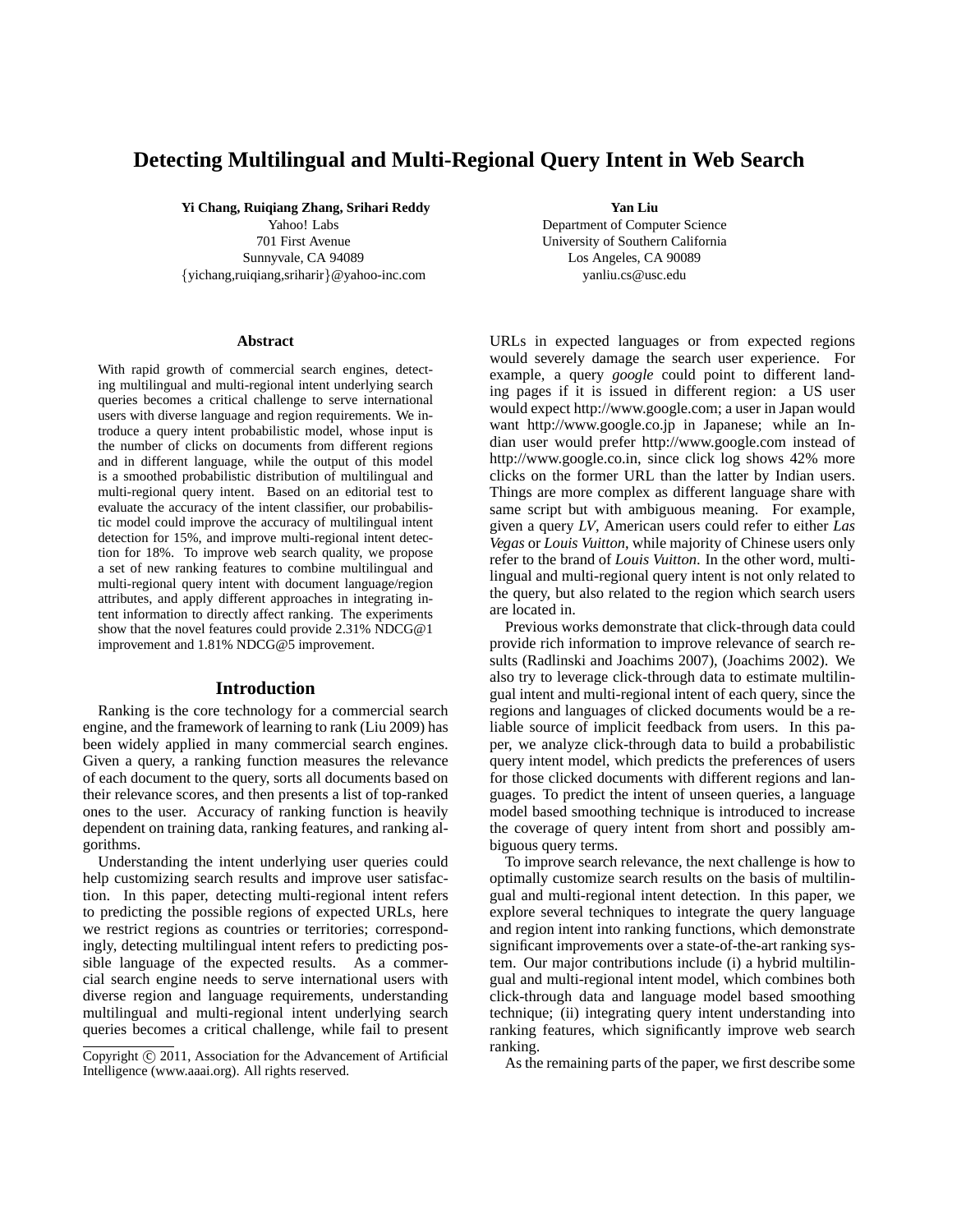related works in next section; then we describe how to build a query intent model from user clicks and smoothing the model with language models, with the evaluation of model accuracy; in the following section, we describe methods of integrating the query intent model outputs to improve ranking, with ranking experimental results. Finally, conclusions and future works are summarized in the last section.

#### **Related Work**

Previous work in related areas has been extensively explored on navigational, commercial and Geo intent detection. Jansen *et al.* (Jansen, Booth, and Spink 2008) present query intent classification and study the hierarchy and distribution of intents. Yi *et al.* (Yi, Raghavan, and Leggetter 2009) focus on city level language models for detection and prediction of city level Geo intent of queries. Dai *et al.* (Dai et al. 2006) build models for both web document and query commercial intent detection. Their approach is based on the results on a search page only and does not use clicks. Dong *et al.* (Dong et al. 2010) present ranking approaches to time sensitive and *buzz* queries which uses a query classifier for detecting recency. Ashkan *et al.* (Ashkan et al. 2008) use search ads data to train a decision tree to classify all queries as commercial/noncommercial and natigational/informational.

There exists a couple of related works using clicks to detect region or language intent. Vadrevu *et al.* (Vadrevu et al. 2008) present different features to identify regional sensitivity of a queries based on query co-ocurrence with locations, regional click rate and switching rate of users between regional and global search preferences, and their location likelihood is based on a single language model for n-grams containing location terms. Ceylan *et al.* (Ceylan and Kim 2009) present approaches to build query language classifiers considering the language of the clicked documents, and use linguistic and click features to develop a decision tree classifier for query language identification and intent.

The field of utilizing user clicks for refining and customizing ranking algorithms has been largely focussed on modeling user behavior to obtain query-document level features, or even learning targets for rankings (Dupret and Liao 2010). Li *et al.* (Li, Wang, and Acero 2008) use click graphs to improve coverage of query intent classifiers for vertical search applications, such as, product search and job search. Given the query intent classification result, Bian *et al.* (Bian et al. 2010) propose a learning framework to incorporate query difference to improve ranking function by introducing query dependent loss functions.

## **Multilingual and Multi-Regional Query Intent Detection**

#### **Motivation**

Generally speaking, most search users expect the search results would be the URLs that are localized from the user's same location and in the user's same language. That is to say, multilingual and multi-regional query intent detection is not only related to the query, but also related to the region which search users are located in. In the rest of the paper, all experiments and analysis are based on users data from Taiwan, since the task of multilingual and multiregional query intent detection is most complex and difficult in Taiwan: Taiwan users would accept content from Taiwan, China mainland, Hong Kong, Japan and the US; while Taiwan users could read Traditional Chinese, Simplified Chinese, Japanese and English. However, our approach is general and applicable to users from any other regions as well.

Neither arbitrarily set the multi-regional intent of each query to be the region that the users are from, nor set the multilingual intent to be the official language in that region, since there exist a significant amount of queries, both implicitly and explicitly, targeting documents from other regions or in other languages. For example, the query *2010 expo* from Taiwan should also contain the official homepage of EXPO 2010 from China mainland. Therefore, we formulate the problem of multilingual and multi-regional query intent detection as following: Given a query  $q$ , we need to derive the probabilities  $P(r_i|q)$  and  $P(l_i|q)$ , which quantify a user's information need from different regions  $r_i$  and in different languages  $l_i$ . Technically, we build the query intent detection model in two steps: (i) give a query, we extract number of clicks on documents from different regions and in different language; (ii) we build a language model to handle unseen queries from click-through data, and the same language model is also used to smooth the estimates of existing queries.

## **Extract Multilingual and Multi-Regional Intent from Click-Through Data**

Clicks is one of the most rich resources to obtain user's implicit feedback for a search engine. Besides relevance preference, users also provide the multilingual and multiregional intent of their queries via clicks, since those clicked documents are most likely to be correlated to user's information need. Therefore, from the attributes of clicked documents, we might find out language or region intent of a given query.

Click-through data contains a list of click events, and each click event can be represented by a tuple  $(q, url, pos)$ , where  $q$  is the query string,  $url$  is the URL of clicked document, pos is ranking position of the URL. For a commercial search engine, during crawling or indexing, each URL has been tagged with one or multiple regions according to domain name and IP address, and also been tagged with one or multiple languages according to language identification tools based on page content analysis. We aggregate click event tuple into query click table  $(q, c(r_i, q), c(l_j, q))$ , where  $c(r_i, q)$  is the number of clicks on documents that are tagged with region  $r_i$ , and  $c(l_j, q)$  is number of clicks on documents that are tagged with language  $l_j$ . To obtain statistically significant estimation, queries which have less than 10 clicks are ignored from the query click table, and for those clicked documents with ranking position larger than 10 are also ignored.

From query click table, one can compute the query region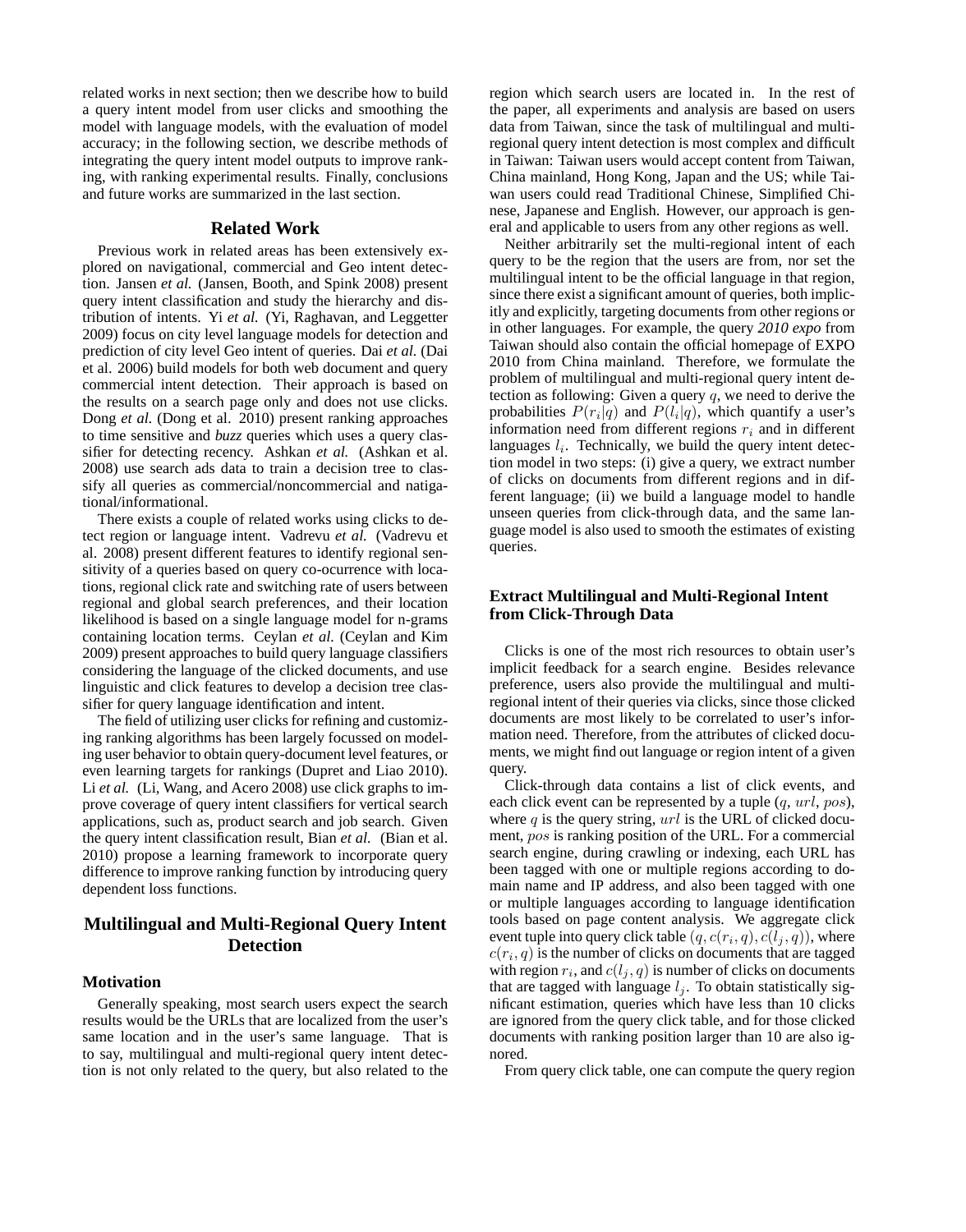intent probability as:

$$
P_{click}(r_i|q) = \frac{c(r_i, q)}{\sum_j c(r_j, q)}, \qquad (1)
$$

and the query language intent probability as:

$$
P_{click}(l_i|q) = \frac{c(l_i, q)}{\sum_j c(l_j|q)}.
$$
 (2)

Obviously, most queries in Taiwan have Taiwan region intent and Traditional Chinese language intent. However, there are a notable proportion of queries that require specific handling due to their special language intent or region intent which are different from the dominant intent of most Taiwan queries. From a click log of 6-month period, we observe only 84.2% of clicked documents from Taiwan region, and 94.6% of clicked documents in Traditional Chinese.

Table 1 lists the multilingual intent and multi-regional intent distributions for several queries extracted from the 6 month click-through data. In this table, *TW* stands for Taiwan, *CN* for China mainland, *HK* for Hong Kong, *JP* for Japan; *ZH TW* for Traditional Chinese, *ZH CN* for Simplified Chinese, *JA* for Japanese, *EN* for English; *OTHER* for all the other languages or regions. From Table 1, we notice that query *Hang Seng Index* in Tradition Chinese has superior Hong Kong region intent, since Hang Seng is the Hong Kong stock market index. This query also has dominant Traditional Chinese intent because Traditional Chinese is the most popular language in Hong Kong. Although the query *Beijing University* is written in Traditional Chinese, most of the user still prefer those documents written in Simplified Chinese, since Beijing University is located in China mainland which uses Simplified Chinese. Similar pattern can be applied to queries, such as *2008 Olympics* and *CNN*.

#### **Query Intent Language Model**

Extracting multilingual and multi-regional query intent from click-through data can yield strong signals for popular queries. These queries have large number of clicks which indicate query intent with high confidence. For non-popular queries or for unseen queries which users did not issue before, click-through data does not contain query intent information. In these cases, we use language models to infer intent distributions. This is done by extrapolating query intent from clicks for queries observed in the click-through data.

We built n-gram language models (LM) for multilingual and multi-regional query intent classification using click probabilities. Our work is similar to (Ceylan and Kim 2009), yet the data we used to train LMs are from user's clicks. Tuples  $(q, c(r_i, q))$  and  $(q, c(l_j, q))$  denote the number of clicks on documents from  $i$ -th region and in  $j$ -th language, respectively. We first decompose the query  $q$  into all possible n-grams, and each n-gram for the query is assumed to have the same click counts as the original query. For example, if query q has two words ' $t_1t_2$ ', in a word-based LM the decomposition will replace the original row of query  $t_1$  $t_2$ ' with three rows: ' $t_1$ ', ' $t_2$ ', ' $t_1t_2$ ', and each row has the same click counts  $c(r_i, q)$  and  $c(l_j, q)$ . Then we aggregate the table by collapsing identical n-grams into a single row

by adding their click counts together. The aggregated ngram table has the form of  $(t, c_{lm}(r_i, t), c_{lm}(l_j, t))$ , where t denotes one of the n-grams,  $c_{lm}(r_i, t)$  means the number of clicks on the documents from region  $r_i$  for the query containing t, and  $c_{lm}(l_j, t)$  refers to the number of clicks on the documents in language  $l_i$  for the query containing t.

The n-gram table thus built is used to train an intent LM. The basic formulation is:

$$
P(t_m|t_{m-1}\cdots t_{m-n+1}, l_j) = \frac{c_{lm}(l_j, t_m\cdots t_{m-n+1})}{c_{lm}(l_j, t_{m-1}\cdots t_{m-n+1})}.
$$
\n(3)

This basic formulation needs to be smoothed to compensate unseen n-grams, with Good-Turing method (Katz 1987). If there is no clicks for n-gram  $t_{m-1} \cdots t_{m-n+1}$ , the calculation of probability  $P(t_m|t_{m-1} \cdots t_{m-n+1}, l_j)$  is back-off to  $P(t_m|t_{m-1}\cdots t_{m-n+2}, l_j)$ .

There are several differences between our query intent LM and commonly used LM, which is concerned with assigning probabilities to future words conditioned on words seen so far. First of all, in classical LM the data for building model is a tokenized text collection or corpus, while for the query intent model the corpus only consists of queries in the click log. Secondly, the n-gram frequencies for a classical language model are the counts of n-grams in the corpus, but for the query intent model, we use number of clicks for frequencies of query n-grams. The reliance on clicks adds confidence to our intent modeling. For example, even for a query with high frequency, if the current search result does not detect the intent, it may get reflected in the click counts. A query for which the clicks are distributed on documents of different regions would indicate no strong regional intent. This matches with the intuition: click counts for a specific language or region for a given query indicates user's preference for that language or region.

Since in many regions, such as China mainland, Taiwan, Hong Kong and Japan, query logs consist of both English queries and queries in Asian scripts, we build wordbased LMs depending on the unit of segmentation. For each language-dependent n-gram table extracted from clickthrough data, we have an query intent estimate based on an LM. From this LM, we use Bayes rule to find the language intent of query  $q$ , i.e.,

$$
P_{LM}(l_i|q) \propto P(q|l_i)P(l_i),\tag{4}
$$

and the standard chain rule is applied to  $P(q|l_i)$ . For example, if the query q consists of term sequence  $t_0t_1 \cdots t_m$ , then

$$
P(q|l_i) = P(t_0|l_i)P(t_1|t_0,l_i)\cdots P(t_m|t_{m-1}\cdots t_{m-n+1},l_i),
$$
\n(5)

where  $P(t_m|t_{m-1} \cdots t_{m-n+1}, l_i)$  is the n-gram LM for language intent  $l_i$ , and is evaluated via (3). For our word-based LMs, we choose  $n = 3$ . In addition,  $P(l_i)$  is the prior probability for a given language intent  $l_i$ . It can be estimated as the proportion of aggregated number of clicks on documents of a given language normalized by clicks on all documents. The same method was also applied for region intent  $P_{LM}(r_i|q).$ 

Our final multilingual and multi-regional query intent model consists of two factors. For high frequency queries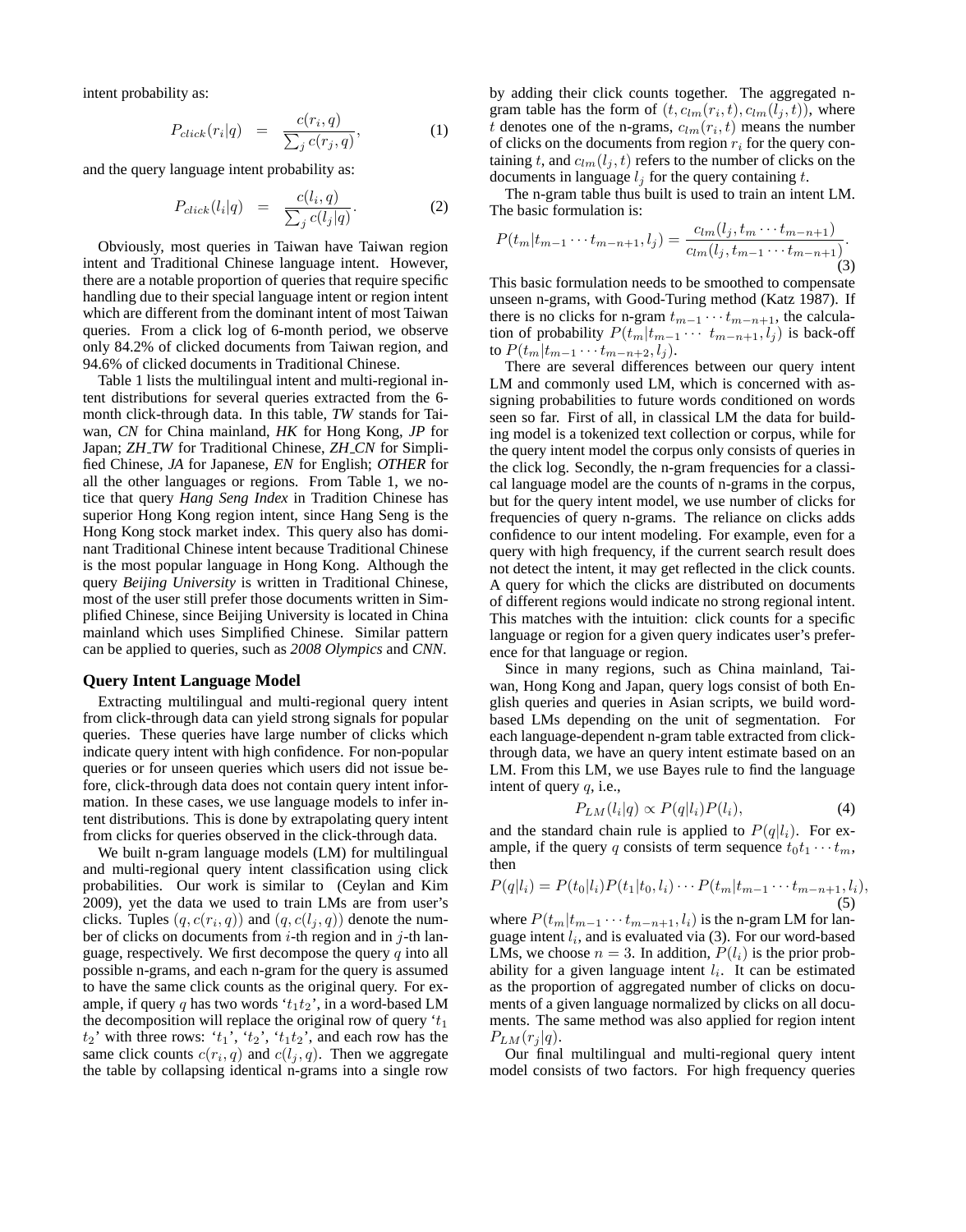| Ouery                         | <b>Multi-Regional Intent</b> |          |      |    |      | <b>Multilingual Intent</b> |              |              |     |      |              |
|-------------------------------|------------------------------|----------|------|----|------|----------------------------|--------------|--------------|-----|------|--------------|
|                               | TW                           | $\cap$ N | HК   | JP | US   | OTHER                      | <b>ZH TW</b> | <b>ZH CN</b> | JA  | EN   | <b>OTHER</b> |
| Hang Seng Index (in ZH_TW)    | 0.14                         | 0.04     | 0.68 |    | 0.14 |                            | 0.86         |              |     |      | 0.14         |
| Beijing University (in ZH_TW) | 0.1                          | 0.88     |      |    | 0.02 |                            | 0.09         | 0.88         |     |      | 0.03         |
| <b>CNN</b>                    | 0.0                          | 0.03     | 0.0  |    | 0.97 |                            | 0.03         | 0.0          | 0.0 | ).97 | 0.0          |
| 2008 Olympics                 |                              | 0.82     |      |    | 0.18 |                            |              | 0.43         |     | 0.57 |              |

**Table 1: Examples of multilingual and multi-regional query intent extracted from Taiwan click-through data.**

with sufficient click information, intent is derived from the past user behaviors. For those queries where the confidence from the click signals is not strong, we use a weighted combination of historical preference from click through data for the exact query and a smoothed preference from language models. The intent from the language model is not only based on the issued query, but also every n-gram in the query as described earlier. Finally, for unseen queries we totally rely on the language model. Succinctly,

$$
P(l_i|q) = P_{click}(l_i|q) + \frac{\lambda}{(1 + log(1 + freq(q)))} P_{LM}(l_i|q)
$$

$$
= \frac{c(l_i, q)}{\sum_j c(l_j|q)} + \frac{\lambda}{(1 + log(1 + freq(q)))} P_{LM}(l_i|q)
$$

Similarly,

$$
P(r_i|q) = \frac{c(r_i, q)}{\sum_j c(r_j|q)} + \frac{\lambda}{(1 + \log(1 + \text{freq}(q))} P_{LM}(r_i|q)
$$
\n(7)

where  $freq(q)$  is the frequency of the query in the query log and  $\lambda$  is tuned on a labeled hold out set.

#### **Query Intent Model Evaluation**

To evaluate our multilingual and multi-regional query intent model, we build a golden set of human labeled data. We randomly selected about 6,000 queries, and request editors to provide the ground truth of multilingual and multiregional intent for each query.

The complexity of the problem can be gauged by a naive intent model which always predicts Taiwan for regional intent and Traditional Chinese for language intent since these are the dominant query intent of Taiwan users. By comparing the predictions of this naive model with the editorial labels, we found that this naive model has an accuracy of 62% for multi-regional intent and 69% for multilingual intent, which can be regarded as the baseline.

The naive model does not depend on any click information. Although our full multilingual and multi-regional query intent model, as (6) and (7), consists of two components: one is purely from click statistics and the other is based on query term smoothing, it is worthwhile to see how far we can get purely based on the click statistics, such as  $P_{click}(l_i|q)$  and  $P_{click}(r_i|q)$ , and how much the full query intent models can achieve due to query smoothing. To evaluate the accuracies of the different models discussed above, we rank the intents estimated from differen methods and compare the predicted top intent against the top intent tagged by the editors, and the accuracy are averaged over all 6,000 queries.

Table 2 reports the accuracy of different approaches for query intent classification. As we can see, generally speaking, the full LM intent models outperform the baseline on all metrics: for multilingual intent prediction, LM based model could achieved 84% accuracy, which is 15% improvement over the baseline; while for multi-regional intent prediction, LM based model could achieved 80% accuracy, which is 18% improvement over the baseline. Comparing with clickbased approach, the full LM intent models are 4% better than the purely click-based approach for multilingual intent prediction, but on par for multi-regional intent prediction.

# **Incorporating Multilingual and Multi-Regional Intent for Ranking**

### **Converting Query Intent Features**

Most of existing commercial search engine already utilized the region and language information for each URL as different ranking features. Converting multilingual and multi-regional query intent into ranking features could align the intent information from both query and document perspective.

We design a set of features that are obtained from the multilingual and multi-regional intent model. These features are listed as below:

i. Query multi-regional intent probability:  $[q_{r_1}, q_{r_2}, \cdots, q_{r_n}]$ where  $n$  is the number of popular regions of intent for

users in a region, i.e.,  $q_{r_i} = P(r_i|q)$ .

- ii. Query multilingual intent probability:  $[q_{l_1}, q_{l_2}, \cdots, q_{l_m}]$ where  $m$  is the number of popular languages of intent for users in a region, i.e.,  $q_{l_i} = P(l_i|q)$ .
- iii. Document regions:  $[d_{r_1}, d_{r_2}, \cdots, d_{r_N}]$

where  $N$  is the set of all regions identified by the search engine at index time. Each  $d_{r_i}$  is binary valued. A document can have non-zero document region feature value for more than one region.

- iv. Document languages:  $[d_{l_1}, d_{l_2}, \cdots, d_{l_M}]$ where  $M$  is the set of all languages identified by the search engine at index time. Each  $d_{l_i}$  is binary valued with a document having a non-zero document language feature value for only one language.
- v. Query-Document multi-regional similarity:  $qd_{rsim}$ This is a simple measure of similarity between the document region vector and the query multi-regional intent vector. It is defined as the inner product of  $[q_{r_1}, q_{r_2}, \cdots,$  $q_{r_n}$ ] and  $[d_{r_1}, d_{r_2}, \cdots, d_{r_n}].$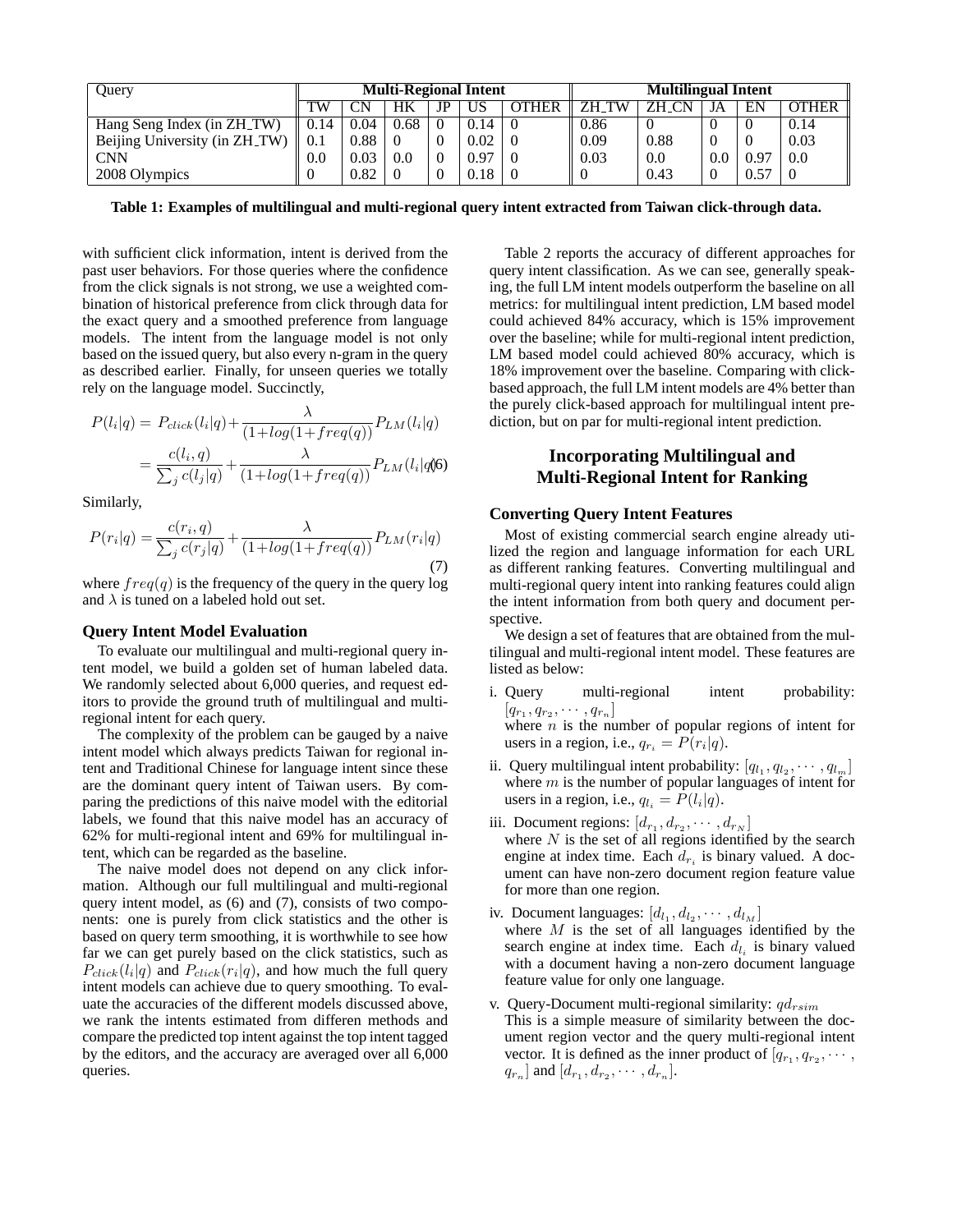| Method       | <b>Multi-Regional Intent</b> |             |                          |      |      |         | <b>Multilingual Intent</b> |      |                          |                          |         |  |
|--------------|------------------------------|-------------|--------------------------|------|------|---------|----------------------------|------|--------------------------|--------------------------|---------|--|
|              | TW                           | $^{\neg}$ N | HК                       | JP   |      | Overall | 7H<br>TW                   | 7Н   | JA                       | EN                       | Overall |  |
| Naive        | 0.62                         | -           | $\overline{\phantom{a}}$ | -    |      | 0.62    | 0.69                       |      | $\overline{\phantom{a}}$ | $\overline{\phantom{a}}$ | 0.69    |  |
| Click        | 0.85                         |             | $\gamma$                 | .64  | 0.65 | 0.80    | 0.85                       | 0.70 | 0.69                     | 0.56                     | 0.80    |  |
| $Click + LM$ | 0.86                         | 74          |                          | J.61 | 0.60 | 0.80    | 0.95                       | 0.46 | 0.27                     | 0.36                     | 0.84    |  |

**Table 2: Accuracy of multilingual and multi-regional intent detection with different methods.**

vi. Query-Document multilingual similarity:  $qdl_{sim}$ 

This is a simple measure of similarity between the document language vector and the query multilingual intent vector. It is defined as the inner product of  $[q_{l_1}, q_{l_2}, \cdots, q_{l_m}]$  and  $[d_{l_1}, d_{l_2}, \cdots, d_{l_m}]$ .

vii. Query-Document multilingual and multi-regional similarity:  $q d_{rlsim}$ 

This is just the sum of the query-document multi-regional similarity  $qd_{rsim}$  and query-document multilingual similarity  $q_{lsim}$ .

#### **Re-rank with Score Adjustment**

To improve search ranking with multilingual and multiregional intent features, one straightforward solution is to adjust the relevance score of each URL calculated by the ranking function as a post processing step. This approach is simple and effective, without requiring any market specific training data.

The score adjustment re-rank approach is based on query-document multi-regional similarity  $qd_{rsim}$  and querydocument multilingual similarity  $qdl_{sim}$ . The final relevance score is designed as:

 $Re$ -rank Score = machine\_learned\_score +  $[\alpha_{r_1}, \alpha_{r_2}, ...]\ast [qd_{rsim_1}, qd_{rsim_2}, ...]^T$ +  $[\beta_{l_1}, \beta_{l_2}, ...] * [q d_{lsim_1}, q d_{lsim_2}, ...]^T$ ,

where  $\alpha_{r_i}$  and  $\beta_{l_j}$  are the weights for document from region  $r_i$  and in language  $l_j$  respectively, and these parameters can be tuned over the hold out set using limited human labeled data.

#### **Learning to Rank with Query Intent Features**

Learning to rank (LTR) represents a class of supervised machine learning tasks with the goal of automatically constructing ranking functions from training data. In our experiments, ranking functions are trained with an algorithm called Gradient Boosting Decision Trees (Friedman 2001), which is proved to be robust and effective in Yahoo! Learning to Rank Challenge in 2010 (Chapelle and Chang 2011).

The baseline is a learning to rank model trained with more than 500 production features from a commercial web search engine. These features can be divided into 9 categories: web map features, document statistics features, document classifier features, query features, text match features, topical match features, click features, external reference features and time sensitive features. The detailed feature explanation about each type of features could be found in (Chapelle and Chang 2011).

To demonstrate the effectiveness of the new features, we build another learning to rank model which utilizes existing baseline features, plus the novel multilingual and multiregional intent features proposed above.

Our ranking experiments are based on a large collection of human labeled data. The training data consists of 262,512 pairs of query-URL with 8600 unique queries, and each query-URL pair is editorially evaluated for relevance on a scale of 1 to 5.

### **Ranking Experiments**

The final evaluation test to measure NDCG (Jarvelin and Kekalainen 2002) is performed on a testing set, which is consisted of 4140 randomly sampled queries from 1-month period of query log Taiwan users. The total number of labeled query-URL pairs for testing was 101,279.

Table 3 reports NDCG@1 and NDCG@5 on all the 4140 random queries, and Table 4 illustrates NDCG@1 and NDCG@5 on the affected queries, which refer to those queries whose ranking are changed. It is obvious that re-rank based score adjustment provide marginal relevance gain, while leveraging all new features to train a machine learning ranking model could significantly improve NDCG@5 by 1.81%, NDCG@1 by 2.31% on all queries.

To consider the feature importance according to (Hastie, Tibshirani, and Friedman 2001), the new proposed querydocument intent features are ranked very high:  $qd_{rsim}$  is ranked at position 5,  $qd_{rlsim}$  at position 10,  $qd_{lsim}$  at position 13, with 57%, 41% and 34% the power of the most important feature, respectively, while query intent features and document intent features are ranked much lower. Thus the feature importance of the LTR model matches very well with our intuition of the need to combine query intent with document intent.

## **Conclusions and Future Work**

In this paper, we present a multilingual and multi-regional query intent model and its application on web search ranking. Our approach combines clicks for popular queries with language models for smoothing unseen queries. We also explore different approaches to incorporate the query intent information into ranking for relevance improvement. According to editorial based experiments, our query intent model could reach more than 80% accuracy, which significantly improves 18% accuracy for multi-regional detection and 15% for multilingual intent detection, comparing with the baseline approach. With regards to applying query intent for ranking, our finding is that a unified learning to rank approach of using existing features plus new intent features could significantly outperform external score adjustment re-